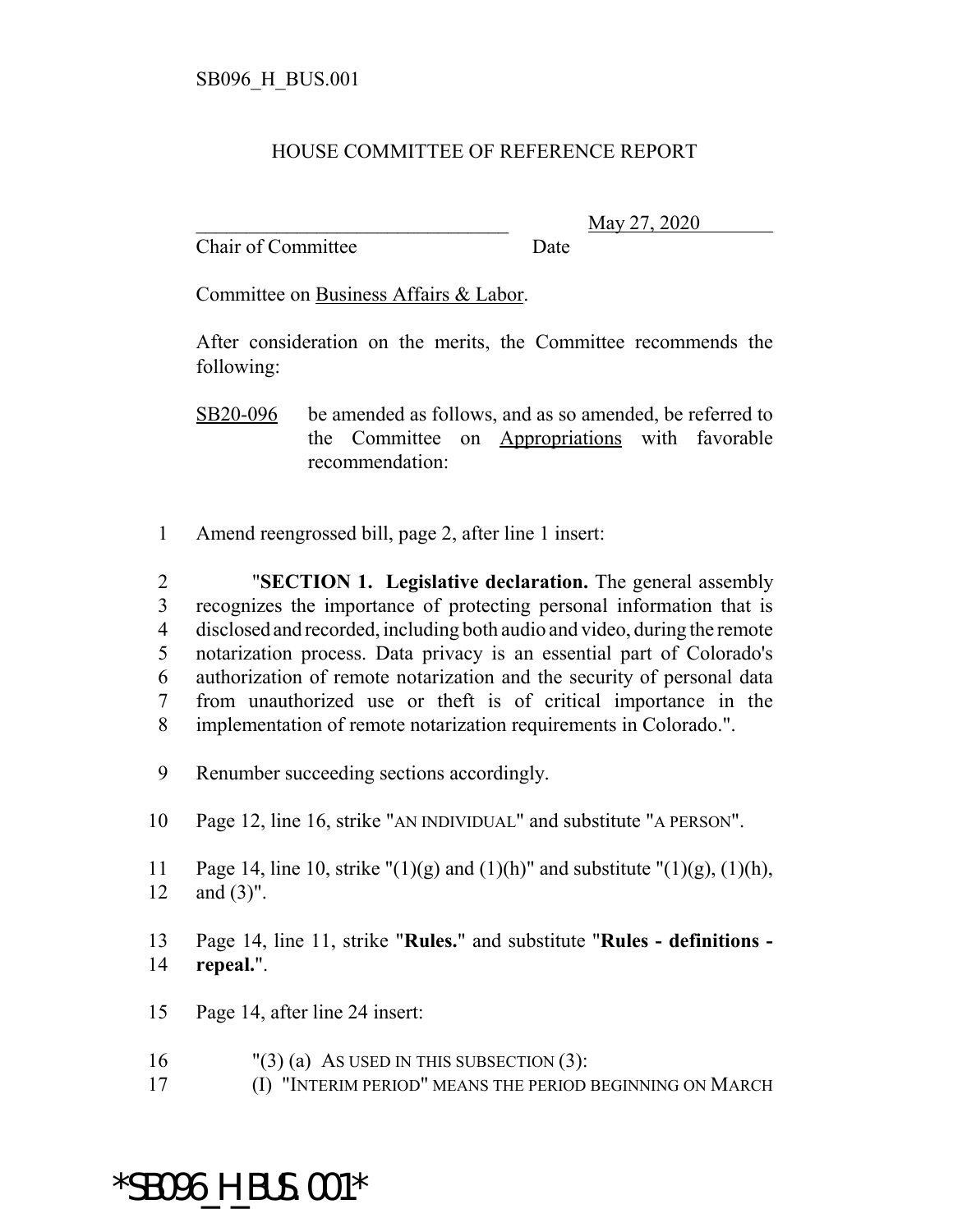30, 2020, AND ENDING ON DECEMBER 31, 2020.

 (II) "TEMPORARY RULE" MEANS RULE 5 OF THE NOTARY PROGRAM RULES AS ADOPTED BY THE SECRETARY OF STATE EFFECTIVE MARCH 30, 2020, AND PUBLISHED AT 8 CCR 1505-11, AND ANY ANALOGOUS SUCCESSOR EMERGENCY RULE OF THE NOTARY PROGRAM THAT AUTHORIZES REMOTE NOTARIZATIONS.

(b) DURING THE INTERIM PERIOD:

 (I) A NOTARY PUBLIC COMMISSIONED BY THE SECRETARY OF STATE MAY PERFORM NOTARIAL ACTS WITH RESPECT TO A REMOTELY LOCATED INDIVIDUAL USING AUDIO-VIDEO COMMUNICATION IN ACCORDANCE WITH, AND SUBJECT TO THE LIMITATIONS AND RESTRICTIONS SET FORTH IN, THE TEMPORARY RULE; AND

 (II) INSOFAR AS IT RELATES TO ANY NOTARIAL ACT PERMITTED BY THE TEMPORARY RULE AND PERFORMED DURING THE INTERIM PERIOD, ANY REQUIREMENT IN THIS PART 5 OR TITLE 38 THAT AN INDIVIDUAL MAKING A STATEMENT OR EXECUTING A SIGNATURE APPEAR PERSONALLY BEFORE A NOTARIAL OFFICER IS SATISFIED BY THE PROCEDURES SPECIFIED IN AND 18 PERMITTED BY THE TEMPORARY RULE.

 (c) THE SECRETARY OF STATE MAY AMEND THE TEMPORARY RULE IN ACCORDANCE WITH ARTICLE 4 OF THIS TITLE 24, BUT THE AMENDMENT MUST NOT PERMIT THE PERFORMANCE OF A REMOTE NOTARIZATION WITH 22 RESPECT TO A RECORD DESCRIBED IN SECTION 5.2.2 OF THE TEMPORARY RULE OTHER THAN IN ACCORDANCE WITH THE PROVISIONS OF THE TEMPORARY RULE AS IT EXISTED ON THE EFFECTIVE DATE OF THIS 25 SUBSECTION (3).

26 (d) A NOTARIAL ACT PERFORMED DURING THE INTERIM PERIOD WITH RESPECT TO A REMOTELY LOCATED INDIVIDUAL THAT COMPLIED WITH THE TEMPORARY RULE IS NOT INVALID DUE TO THE LACK OF EXPRESS STATUTORY AUTHORITY FOR THE NOTARIAL ACT.

 (e) THE SECRETARY OF STATE SHALL UPDATE THE APPLICABLE JOINT COMMITTEE OF REFERENCE DURING THE DEPARTMENT OF STATE'S 2020 PRESENTATION MADE PURSUANT TO SECTION 2-7-203 REGARDING THE IMPLEMENTATION OF THIS SUBSECTION (3).

34 (f) SUBSECTIONS  $(3)(b)$ ,  $(3)(c)$ , AND  $(3)(e)$  OF THIS SECTION AND THIS SUBSECTION (3)(f) ARE REPEALED, EFFECTIVE DECEMBER 31,2020.".

Page 15, strike lines 16 through 25 and substitute:

 "**SECTION 9. Effective date - applicability.** (1) This act: (a) Takes effect upon passage; except that sections 1 through 5

and 7 of this act take effect December 31, 2020; and

 $*$ SB096 H BUS.001 $*$  -2-